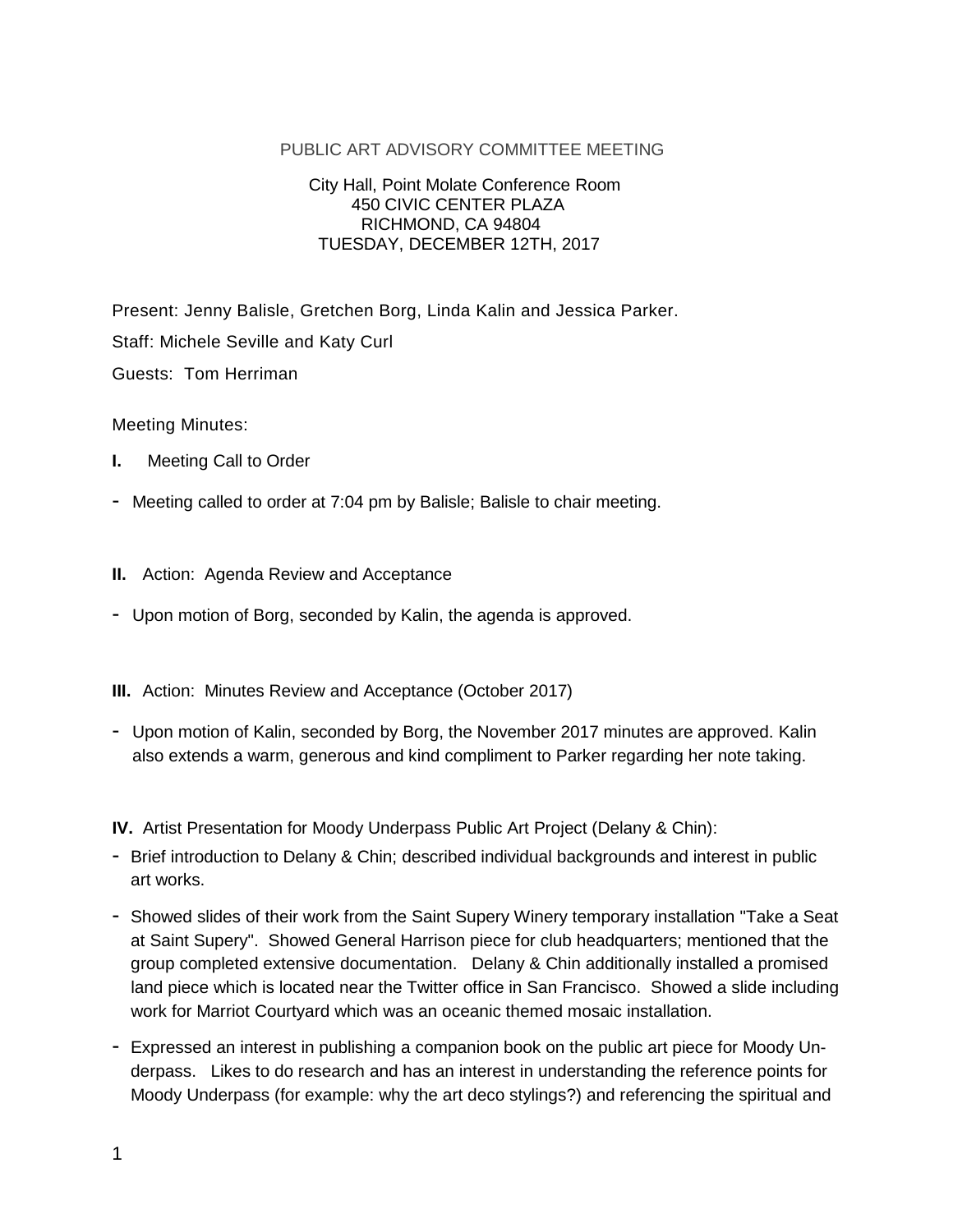holistic relationship with the earth. Mentioned the importance of consulting both the Ohlone and Miwok tribal members.

- **V.** Artist Presentation for Moody Underpass Public Art Project (Masayuki Nagase):
- Showed a beautiful presentation using metaphor of wind and earth. Collaborates with his wife who is an artist as well with experience in major public art installations. Does most of the work himself. Has completed projects locally in Emeryville, and in other cities/states as well. Has experience balancing complex projects with input from many vital constituents. Nagase walks PAAC members through his process, his artistic influences, and more recent additions to his public art portfolio.

**VI.** Artist Presentation for Moody Underpass Public Art Project (Shelia Ghidini):

- All of Ghidini's work is site-specific and she has an extensive background as an educator and as a public artist. All of the elements of place are important to Ghidini.
- Presented a slide show starting with a project featuring winding pavement with walnut tree leaves and concentric circles and a seating disc. This project was based in San Jose Cataldi Park (formally a black walnut orchard; also part of the 1% for public art initiative.)
- In Aurora Colorado, she created a boulder sundial. Did a lot of research work with the Arapaho native Americans and included a slide that showed printed Arapaho stories on the side of the boulders.
- Also did work at the Emeryville city center back in 2002. In this installation, she used three different labyrinth from three different cultures. Included a community outreach/engagement campaign where Emeryville residents and workers voted for the labyrinth they wanted to see used in the installation.
- Ghidini also completed a major collaboration project with Muni shelters on 19th avenue in San Francisco. Described initial push back from the local community about the bus shelter. But then Ghidini and team engaged with affected homeowners and muni users about their issues and desires for the project which lowered the community tension. The community then became advocates for the project because they were involved and their input was sought.
- Also did the Campbell apricot walk; fruit drying was an enormous industry and was reflected in the art installation.

**VII.** Action: Approve Bids-On-Line Results for Project Manager (All):

- On Tuesday, December 12th, the Public Art Advisory Committee (PAAC) moved to accept the final results of the City of Richmond's Bids-Online application and scoring process for the project manager of the Moody Memorial Underpass public art project. A Request for Qualifications went out to 912 vendors, and three applicants applied. The PAAC unanimous